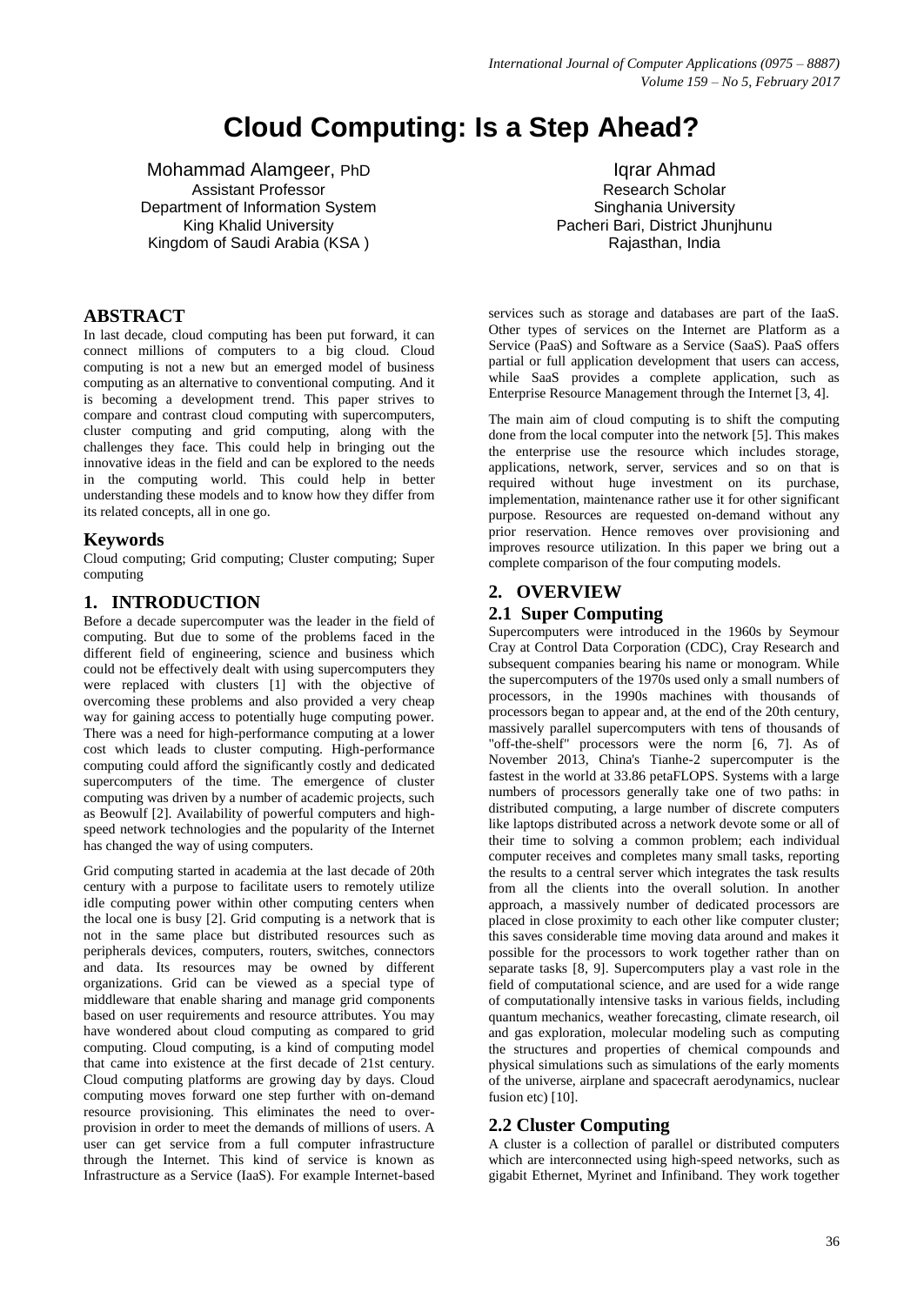in the execution of data intensive tasks that would be not feasible to execute on a single computer. They are used for high availability purpose as they maintain redundant nodes which are used to provide service when system components fail. Clusters are used mainly for high availability, loadbalancing and compute purpose. When multiple computers are linked together in a cluster, they share computational workload as a single virtual computer. From the users point of view they are multiple machines, but they function as a single virtual machine. The user's request are received and distributed among all the standalone computers to form a cluster. This results in balanced computational work among different machines, improving the performance of the cluster systems.

# **2.3 Grid Computing**

Grid computing is a method of distributed computing. It includes location and organization, software and hardware to provide unlimited power. Grid provides a series of distributed computing resource through LAN or WAN. To the terminal user of application, as is he is using a super virtual computer. This idea will realize safe and coordinate resource sharing among person, organization and resources, and will create virtual and dynamic organization. Its name is to make anyone in the grid can cooperate and access each other's information. But cloud computing is better. It has many advantages over grid computing in many ways. Computing grids are conceptually not unlike electrical grids. The aim of a computing grid, like that of the electrical grid, is to provide users with access to the resources they need, when they need them. In an electrical grid, wall outlets allow us to link to an infrastructure of resources that generate, distribute. And bill for electricity. When you connect to the electrical grid, you don't need to know where the power plant is or how the current gets to you. Grid computing uses middleware to coordinate disparate IT resources across a network, allowing them to function as a virtual whole [11]. Grids define two distinct but parallel goals: providing remote access to IT assets and aggregating processing power. The most obvious resource included in a grid is a processor but grids also contain datastorage systems, applications, sensors, and other resources. Many grids are used in the sciences such as chemistry, biology, physics and mathematicians have also begun working with grid computing. Grid technology has the potential to significantly impact other areas of study with massive computational requirements, such as urban planning [12]. Another important area for the technology is animation, which requires heavily amounts of disciplines. By making resources available to students, these communities are able to effectively model authentic disciplinary practices.

# **2.4 Cloud Computing**

A large-scale distributed computing paradigm that is driven by economies of scale, in which a pool of abstracted virtualized, dynamically-scalable, managed computing power, storage, platforms, and services are delivered on demand to external customers over the Internet [13]. There are some important points in this definition. First, Cloud Computing is a specialized distributed computing paradigm; it differs from traditional ones in that it can be encapsulated as an abstract entity that delivers different levels of services to customers outside the Cloud it is driven by economies of scale it is massively scalable the services can be dynamically configured and delivered on demand [14].

The following three main types of services that can be offered by the cloud:

- Infrastructure as a Service (IaaS): Products offered via this mode include the remote delivery of a full computer infrastructure (e.g., virtual computers, servers, storage devices, etc) [15].
- Platform as a Service (PaaS): Under this layer, one needs to remember the traditional computing model where each application managed locally required hardware, an operating system, a database, middleware, Web servers, and other software. One also needs to remember the team of network, database, and system management experts that are needed to keep everything up and running. With cloud computing, these services are now provided remotely by cloud providers under this layer.
- Software as a Service (SaaS): In this layer applications are delivered through the medium of the Internet as a service. Instead of installing and maintaining software, you simply access it via the Internet, freeing yourself from complex software and hardware management [16]. This type of cloud<br>service provides a complete application service provides a complete application functionality that ranges from office type applications to programs such as those for enterprise-resource management.

## **3. CHALLENGES IN SUPER ,CLUSTER, GRID AND CLOUD COMPUTING**

Each model has some common challenges needs to convert challenges into opportunities. We highlight some of the challenges of the computing models considered in this paper.

# **3.1 Challenges in the Super Computing**

The research challenges faced in grids include:

- Heterogeneity: To develop a wide area data intensive programming and scheduling framework in heterogeneous set of resources.
- Programming: The low-coupling among the nodes and the distributed nature of processing make the programming of applications more complex.
- Elasticity: The variance in real-time response time when the number of service requests changes dramatically.
- Scalability: To fulfill the additional requirements of a resource that effecting the performance of the system.

## **3.2 Challenges in the Cluster Computing**

The research challenges of cluster computing are as follows:

- Middleware: To produce software environments that provides an image of a single system, rather than a collection of independent computers.
- Program: The applications that run on the clusters must be explicitly written which incorporates the division of tasks among the nodes; also the communication among them should be taken care of.
- Elasticity: The variance in real-time response time when the number of service requests changes dramatically.
- Scalability: To fulfill the additional requirements of a resource that effects the performance of the system.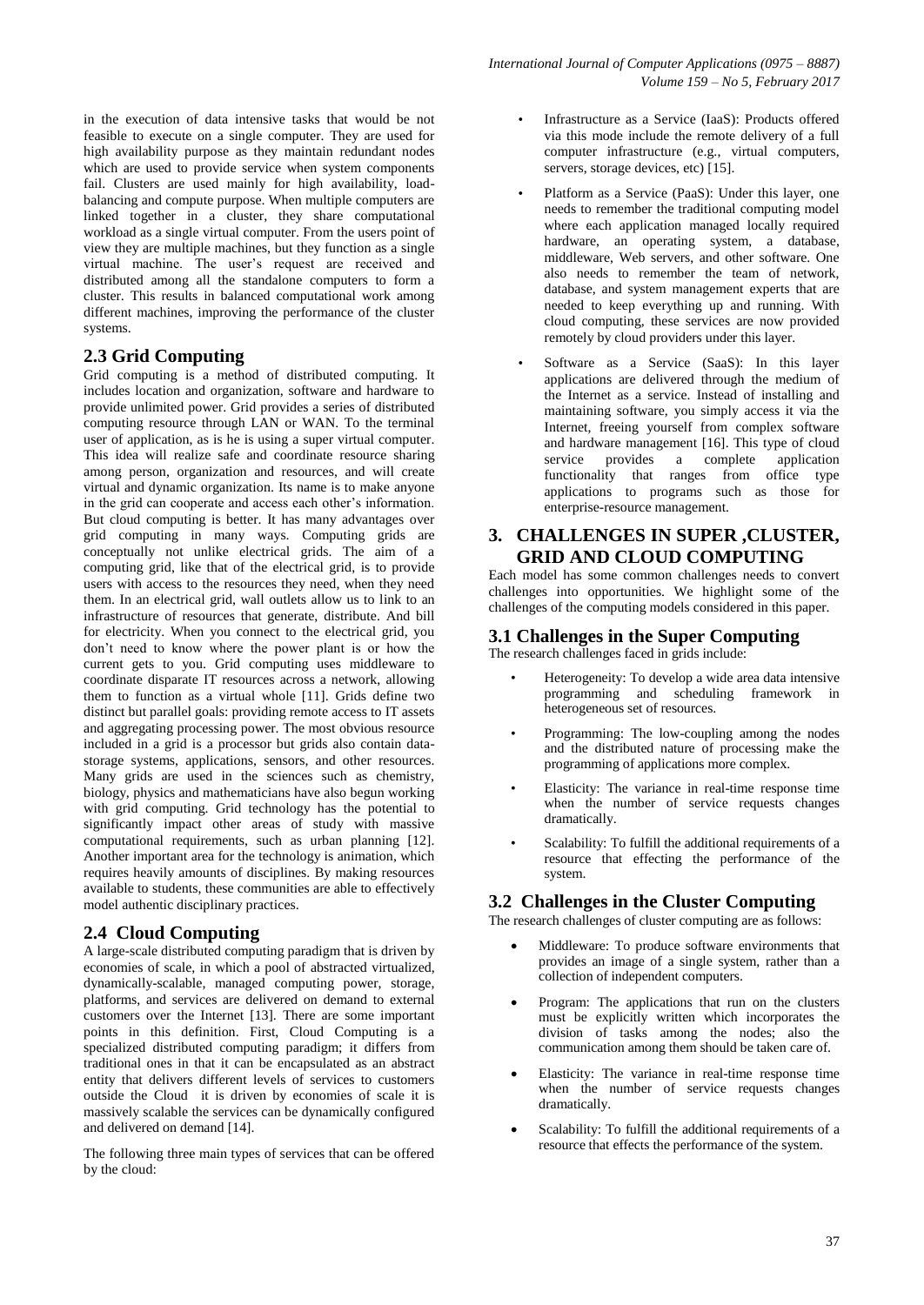# **3.3 Challenges in grid computing**

The research challenges faced in grids include:

- Dynamicity: Resources in grid are owned and managed by more than one organization which may enter and leave the grid at any time causing massive load on the grid.
- Administration: To create a unified resource pool, a massive system administration load is raised along with other maintenance work to coordinate local administration policies with global ones.
- Development: Problems are concerned with ways of writing software to run on grid-computing platforms, which includes decomposing and distributing to processing elements, and then assembling solutions.
- Accounting: developing the methods to support different accounting infrastructure, economic model and application models that can face with the tasks that communicate frequently and are interdependent.
- Programming: The low-coupling between nodes and the distributed nature of processing make the programming of applications over grids more complex.

### **3.4 Challenges in the cloud computing**

The challenges of cloud computing includes the following:

- Dynamic scalability: The compute nodes are scaled up and down dynamically by the application according to the response time of the user's queries. The scheduling delays involved are real concern which leads to the need of effective and dynamic load management system.
- Multi-tenancy: The amount of bandwidth allocated will reduce to each application when the number of applications running on the same compute node increases which may lead to performance degradation.
- Querying and access: Scalable provenance querying and secure access of provenance information are big problems.
- Standardization: The integration and interoperability of all the services and application is a challenge because of every organization has own APIs and protocols used which makes the user data or vendor lock-in.
- Reliability and fault-tolerance: Compute failures helps in developing a reliable system therefore tools are required for testing the application against the fault tolerance
- Security and Privacy: Security and privacy are most important concerned that user has no idea where data is stored and who will use. There are more hackers than developers.
- Power: Due to offering many types of services to meet the needs of users, enormous amount of power is consumed. For managing the resources an application is required.

## **4. COMPARISON OF SUPER, CLUSTER, GRID AND CLOUD COMPUTING**

This section highlights an end-to-end comparison among the different computing models. It represented in a tabular form in table I which shows how the features of cloud computing model are differ the others models.

| Table 1. Comparison of super, cluster, grid and cloud |
|-------------------------------------------------------|
| computing                                             |

|                       | <b>Super</b>           | <b>Clusters</b>        | grids            | <b>Clouds</b>      |
|-----------------------|------------------------|------------------------|------------------|--------------------|
|                       | computers              |                        |                  |                    |
| <b>Reliability</b>    | Low                    | Low                    | High             | Very               |
|                       |                        |                        |                  | High               |
| <b>Security</b>       | VeryHigh               | VeryHigh               | Low              | $\overline{v}$ ery |
|                       |                        |                        |                  | Low                |
| Resource              | Centralized            | Centralized            | Distributed      | Both               |
| Handling              |                        |                        |                  |                    |
| <b>Business Model</b> | $\overline{N_0}$       | $\overline{N_{0}}$     | $\overline{N_0}$ | <b>Yes</b>         |
| Interoperability      | $\overline{Y}$ es      | <b>Yes</b>             | Yes              | Half               |
| Coupling              | Very                   | Strong                 | strong           | Loose              |
|                       | Strong                 |                        |                  |                    |
| <b>Virtualization</b> | Low                    | Half                   | Half             | High               |
| <b>Switching Cost</b> | VeryLow                | Low                    | Low              | High               |
| <b>Data Locality</b>  | No                     | No                     | No               | Yes                |
| <b>Exploited</b>      |                        |                        |                  |                    |
| <b>Expensive</b>      | $\overline{Y}$ es      | $\overline{Yes}$       | Yes              | $\overline{No}$    |
| Multitenancy          | $\overline{\text{No}}$ | $\overline{N_{0}}$     | Yes              | <b>Yes</b>         |
| <b>Task Size</b>      | Single                 | Single                 | Single           | Small &            |
|                       | Large                  | Large                  | Large            | Medium             |
| <b>Heterogeneity</b>  | $\overline{\text{No}}$ | $\overline{\text{No}}$ | Yes              | Yes                |
| User                  | $\overline{\text{No}}$ | No                     | Yes              | Yes                |
| <b>Friendliness</b>   |                        |                        |                  |                    |
| <b>Standardized</b>   | <b>Yes</b>             | Yes                    | Yes              | $\overline{N_{0}}$ |
| <b>Scalable</b>       | $\overline{\text{No}}$ | $\overline{\text{No}}$ | Half             | Yes                |

## **5. WHY CLOUD COMPUTING?**

The main aim of cloud computing is to shift the computing done from the local computer into the network. This makes the enterprise use the resource which includes storage, applications, network, server, services and so on that is required without huge investment on its purchase, implementation, maintenance rather use it for other significant purpose. Resources are requested on demand without any prior reservation. Hence removes over provisioning and improves resource utilization. Advances in technology offer new opportunities in enhancing teaching and learning so cloud computing has a significant impact on the e-learning environment. The features and advantages of Cloud computing in compare to other models are as follows [17]: